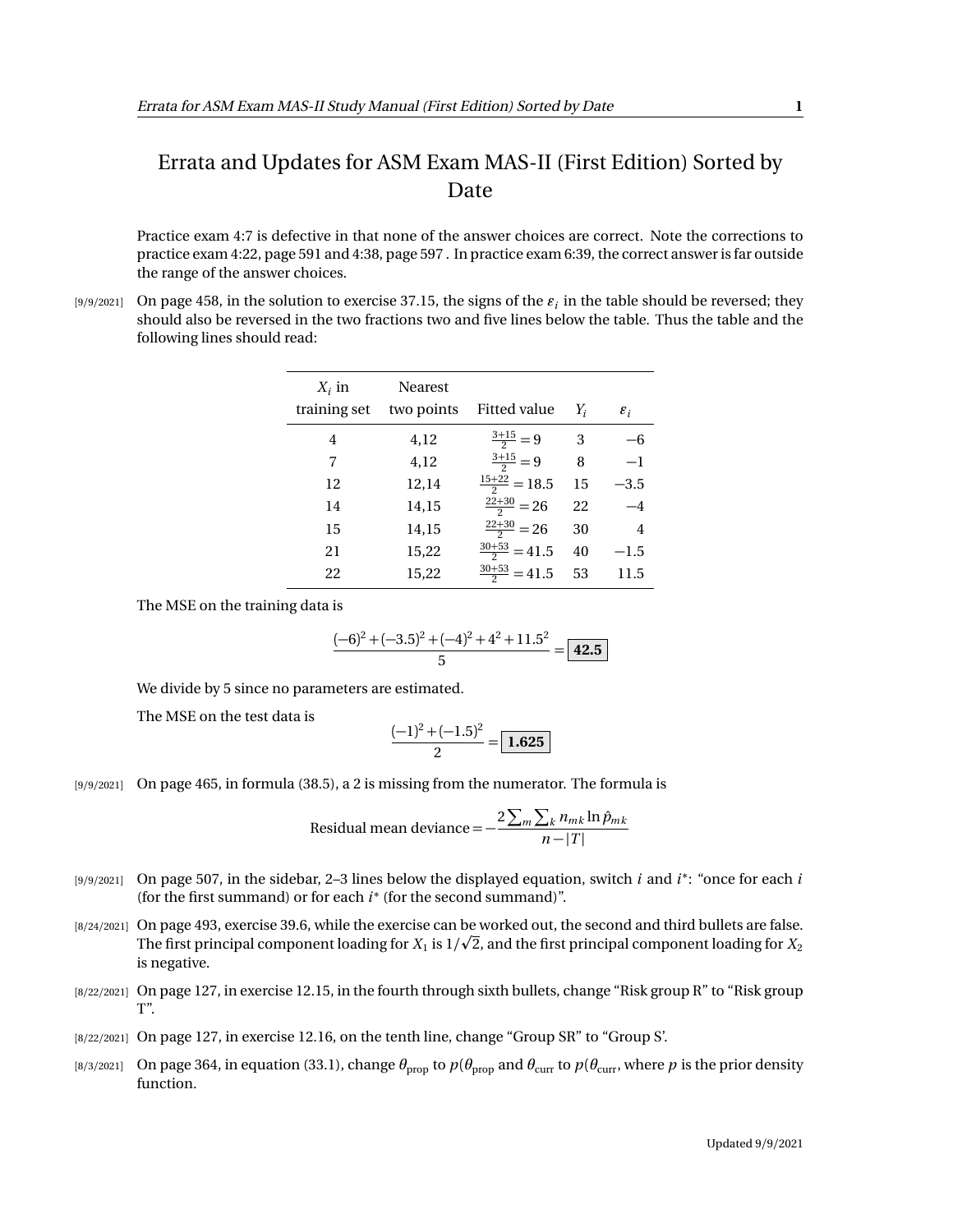- [8/3/2021] On page 366, in equation (33.1), the right parenthesis after "Data" in the denominator should be moved to after  $\theta_{\text{curr}}$ , also in the denominator. The difference is 130.0 – 128.2 = **1.8** . AIC is lower.
- [7/23/2021] On page 159, in the solution to exercise 14.14, replace the first two lines with:

Expected claims are 0.2(1800) = 360. The limited fluctuation estimate is based on a credibility factor of  $Z = \sqrt{360/1083} = 0.5766$ , and is

$$
0.5766 \left(\frac{200}{1800}\right) + (1 - 0.5766)(0.2) = 0.1488
$$

Replace the last line with:

The percentage change is  $0.1724/0.1488 - 1 = +15.91\%$ . **(E)** 

- [5/19/2021] On page 76, in the solution to exercise 7.9, on the first three displayed lines, change every *x* to *q*:  $f(x)$ should be  $f(q)$  and dx should be dq. Four changes.
- [5/19/2021] On page 118, one line above the heading "The exposure unit", insert "are" between "you" and "calculating".
- [4/30/2021] On page 38, in exercise 4.5, on the first line in typewriter font (the seventh line of the question), change lambda to lambdas.
- [4/27/2021] On page 503, in the solution to exercise 39.12, replace II with

When a variable is scaled, it is divided by its standard deviation to make the variance 1. Since the first principal component has maximal variance, it will put lower loading on variables with lower variance. The higher the variance of the original variable, the greater the reduction in loading.

Comparing the unscaled and scaled biplots, we see that X3's loading on the first principal component was significantly decreased whereas the loadings of the other variables on the first principal component were increased. We conclude that X3 has the highest variance.  $\checkmark$ 

[4/27/2021] On page 504, replace the solution to exercise 39.20 with

- I. I can be deduced. $\checkmark$
- II. It is not clear whether Sue sold a lot of dental insurance or had a high first principal component score because she sold a lot of life or health insurance. $\times$
- III. Bob may have sold a lot of life insurance but very little health and dental. $\mathsf{X}(E)$
- [4/27/2021] On page 573, in question 24, change the fourth line to  $logit(p_i) = α + β T_i$ .
- $[4/22/2021]$  On page 303, on the third line of the page, change 15 to 5.
- [4/18/2021] On page 736, replace the solution to question 40 with

We multiply the first row of the loading matrix, the loadings of the first variable on the three principal components, by the scores of the three principal components.

$$
x_{11} \approx 1.220(0.732) + 0.002(0.437) - 1.279(-0.523) = |1.563|
$$
 (E)

- $\frac{1}{4}$ /16/2021] On page 430, on the seventh line of the page, change  $K(K-1)$  to  $K(K-1)/2$ .
- $[4/13/2021]$  On page 457, in the solution to exercise 37.10, on the first line, change "so in Model I  $Y = P$ " to "so in Model I  $Y = U$ . On the last line, change "one N" to "two Ns".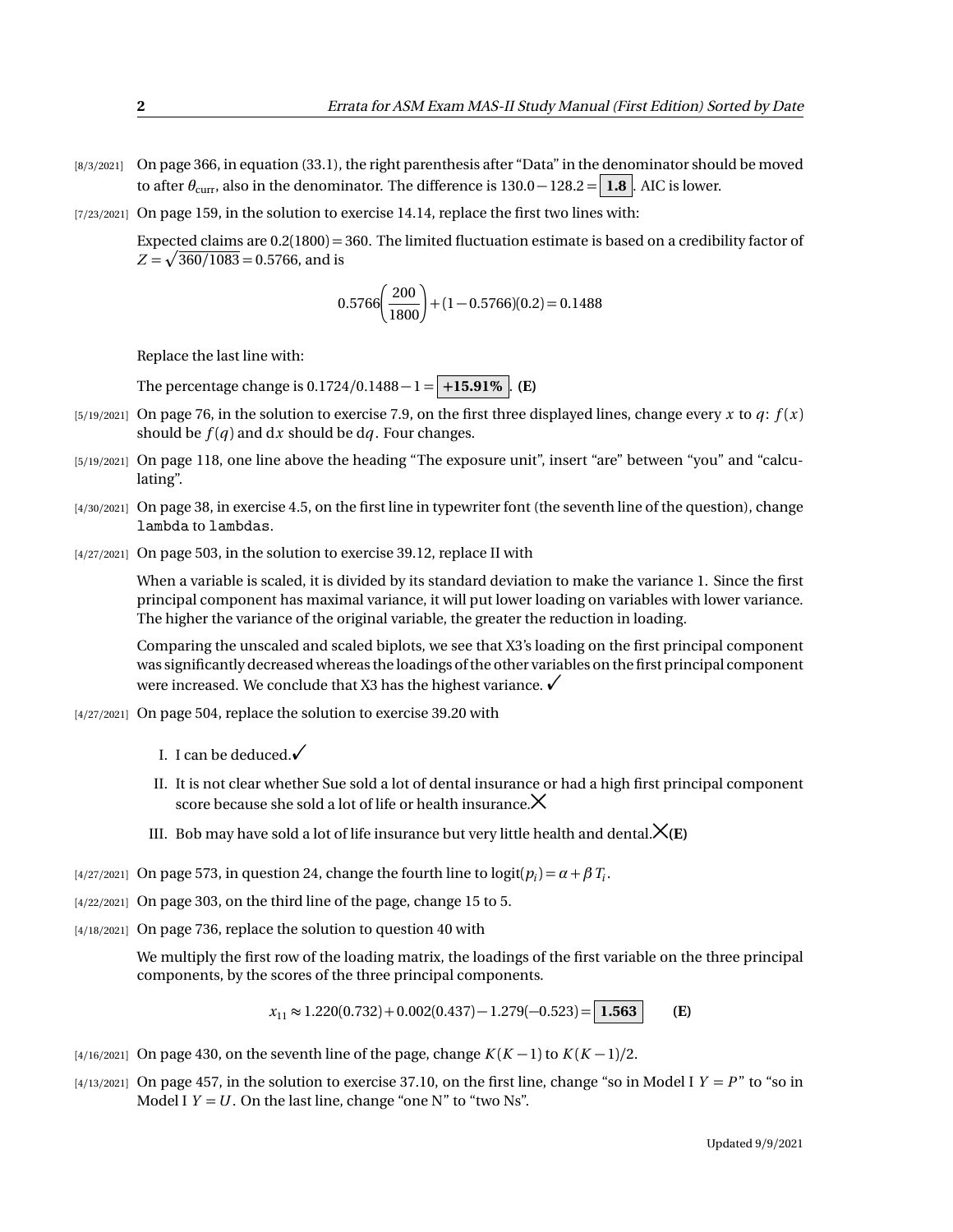[4/11/2021] On page 591, replace question 22 with

*X* has a Bernoulli distribution with  $q = 0.4$ .

Calculate the information entropy of 20 observations of *X* .

- [4/11/2021] On page 720, in the solution to question 3, on the third line, change  $sigma_{HM}^2$  to  $\sigma_{HM}^2$ .
- $[4/8/2021]$  On page 269, in the solution to Example 25A, on the first line, change  $\hat{\beta}_0 = \frac{5}{7}$ . to  $\hat{\beta}_1 = \frac{5}{7}$ .
- [4/8/2021] On page 711, in the solution to question 39, change the answer key to **(B)**. Make the same change in the answer key on page 733.
- [4/7/2021] On page 314, in the solution to exercise 18.12, replace the fourth line (equation (\*)) and everything after it with

$$
0.5a\frac{2}{0.3}a + 0.5(1 - b)\frac{2}{0.7}(1 - b) = \frac{a^2}{0.3} + \frac{(1 - b)^2}{0.7}
$$
 (\*)

Also,  $p(a) = 2a/0.3$  and  $p(b) = 2(1 - b)/0.7$ , and they are equal, so

$$
\frac{a}{0.3} = \frac{1 - b}{0.7}
$$

$$
1 - b = \frac{7}{3}a
$$

Set (\*) equal to 0.1 and substitute  $\frac{7}{3}a$  for  $1 - b$  and we get

$$
\frac{a^2}{0.3} + \frac{\left(\frac{7}{3}a\right)^2}{0.7} = 0.1
$$

$$
\frac{100}{9}a^2 = 0.1
$$

$$
a = \boxed{0.09487}
$$

$$
b = 1 - \frac{7}{3}a = \boxed{0.77864}
$$

[3/23/2021] On page 297, in the last paragraph, lines 3–4, change the two sentences beginning with "Covariance" to

Covariance of two observations of the same student with different teachers is *a*. Covariance of two observations of the same teacher with different students is *b* .

- [3/22/2021] On page 297, on the third line from the end of the page, change  $b + c$  to  $a + b$ .
- [3/15/2021] On page 174, two lines from the bottom, a sum sign is missing from the numerator. The line should be

$$
=\frac{\sum_{j=1}^n m_j^2(\beta+\alpha/m_j)}{m^2}
$$

- [3/15/2021] On page 175, two lines from the bottom of the sidebar, change *v*(*n* − 1) to *v*(*r* − 1).
- [3/15/2021] On page 187, in the solution to exercise 16.6, on the line for  $\sigma^2_\text{HM}$ , change  $\frac{2163}{3}$  $\frac{163}{3}$  to  $\frac{2163}{8}$  $\frac{1}{8}$ .
- [2/28/2021] On page 4, in the solution to Example 1A, change 500 to 5000 in the five places that it appears. In other words, on the first line change  $(500 - a, 500 + a)$  to  $(5000 - a, 5000 + a)$ ; change  $(500 + a, \infty)$  to (5000+*a*,∞). On the second line change (−∞, 500−*a*)to (−∞, 5000−*a*) and change 500+*a* to 5000+*a*.
- [2/13/2021] On page 392, in the solution to exercise 33.9, change the final answer from 35 to 36.
- [1/16/2021] On page 703, in the solution to question 37, change II and III to: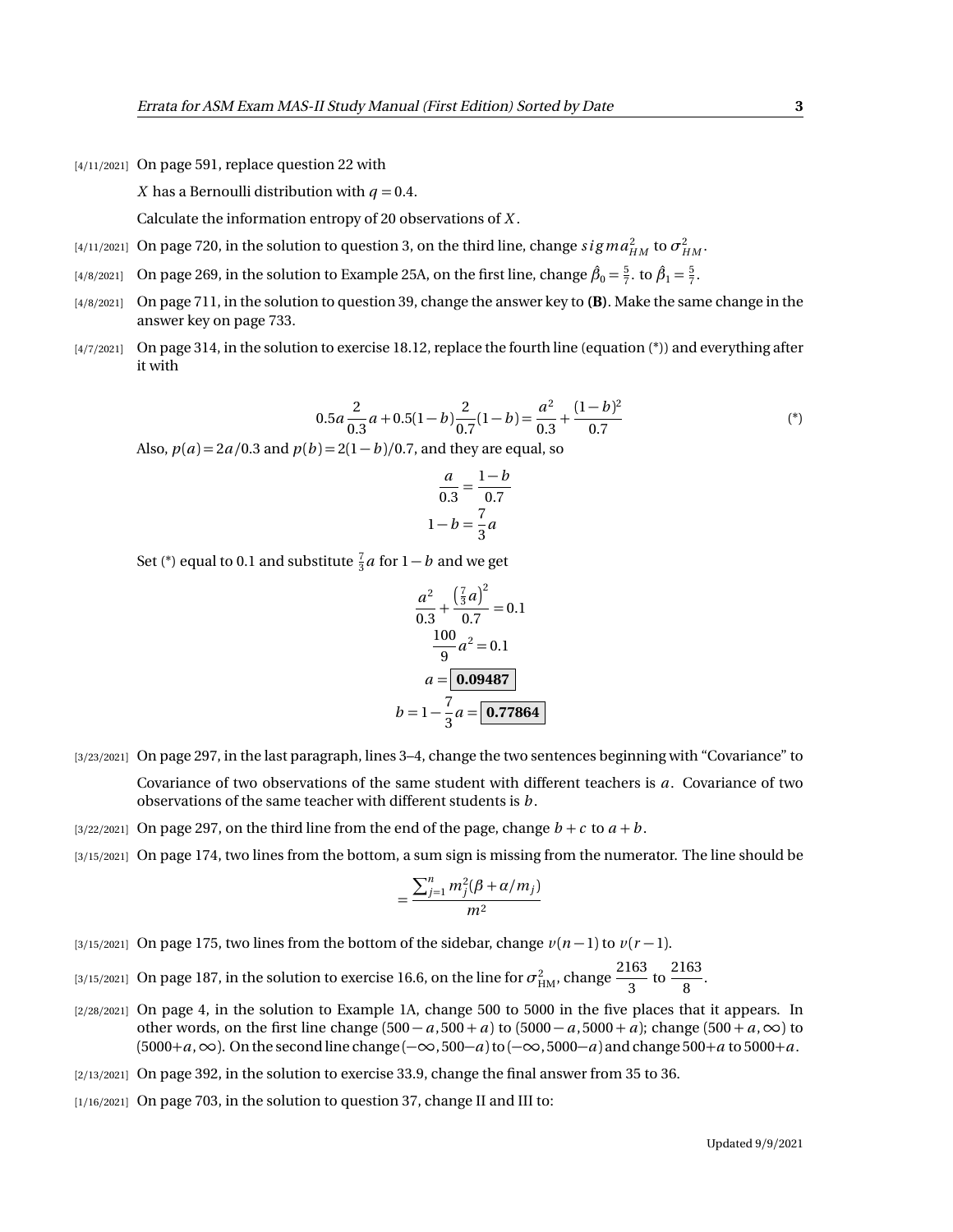- 2. All we know is that when the clusters were  $\{1\}$ ,  $\{2\}$ ,  $\{3\}$ ,  $\{4\}$ , and  $\{5,6,7\}$ ,  $\{4\}$  was fused with  $\{5,6,7\}$ . So {4} is closer to the centroid of {5,6,7} than {3} is, and {4} is closer to the centroid of {5,6,7} then it is to  $\{3\}$ . None of these imply II.  $\times$
- 3. All we know is that {3} is closer to the centroid of {4,5,6,7} then {1} is to {2}, since it was fused first. That doesn't imply III.  $\times$
- [12/26/2020] On page 21, in the solution to exercise 2.2, on the second displayed line, change the left hand side from  $\mu_X$  to  $\sigma_X^2$
- [12/26/2020] On page 29, in exercise 3.8, on the first line, change "iimited" to "limited".
- [12/26/2020] On page 39, in exercise 4.6, on the first line, change "te" to "the".
- [12/26/2020] On page 211, in the matrix under the second bullet *First order autoregressive*, on the last row, the first two entries should be interchanged. The correct matrix is

$$
\begin{pmatrix}\n\sigma^2 & \sigma^2 \rho & \cdots & \sigma^2 \rho^{n_i-1} \\
\sigma^2 \rho & \sigma^2 & \cdots & \sigma^2 \rho^{n_i-2} \\
\vdots & \vdots & \ddots & \vdots \\
\sigma^2 \rho^{n_i-1} & \sigma^2 \rho^{n_i-2} & \cdots & \sigma^2\n\end{pmatrix}
$$

[12/26/2020] On page 220, in the first matrix in the solution to Example 19B, change the 97 in the upper right corner to 95.

 $\mu_{0,i}$  (12/26/2020) On page 251, in exercise 22.4, on the third line, change  $u_{0j}$  i to  $u_{0j}$ ; delete the  $i.$ 

[12/26/2020] On page 289:

- In exercise 26.1, in the third bullet under Model Structure XYZ, delete "that variance", so that the sentence reads "... that the variance by treatment can ...".
- In exercise 26.2, in the third bullets under both model structures, delete "that variance".

[12/26/2020] On page 290, in exercise 26.3(III), change "treatement" to "treatment".

[12/26/2020] On page 290, in exercise 26.5, on the second line, change "espected" to "expected".

- [12/26/2020] On page 292, in the solution to exercise 26.1, on the second line of the second paragraph, change "ae" to "are".
- [12/26/2020] On page 325, in the third paragraph of Section 30.1, on the third line, change "marriage age (model m5.2)" to "marriage rate (model m5.2)".
- [12/26/2020] On page 358, in the solution to exercise 31.10, on the first line, change "date set" to "data set". Four lines from the end, replace "reqularizing" with "regularizing".

[12/26/2020] On page 371, in exercise 32.12, change answer choice D to

D.  $\sigma_2^2 > \sigma_3^2 > \sigma_1^2$ 

[12/26/2020] On page 392, in the solution to exercise 33.11, change the final answer 1.1073 to 1.1069.

- [12/26/2020] On page 403, in exercise 34.6, two lines from the end, delete "=-" after "Let".
- [12/26/2020] On page 424, in the list item "2. *No pooling*", on the fourth line, change  $\alpha_{\text{CITY}}$  to  $\alpha_{\text{CTY}}$ .
- [12/26/2020] On page 427, in the third paragraph on the page, on the third line, change "sigma\_actor isn't" to "sigma\_block isn't".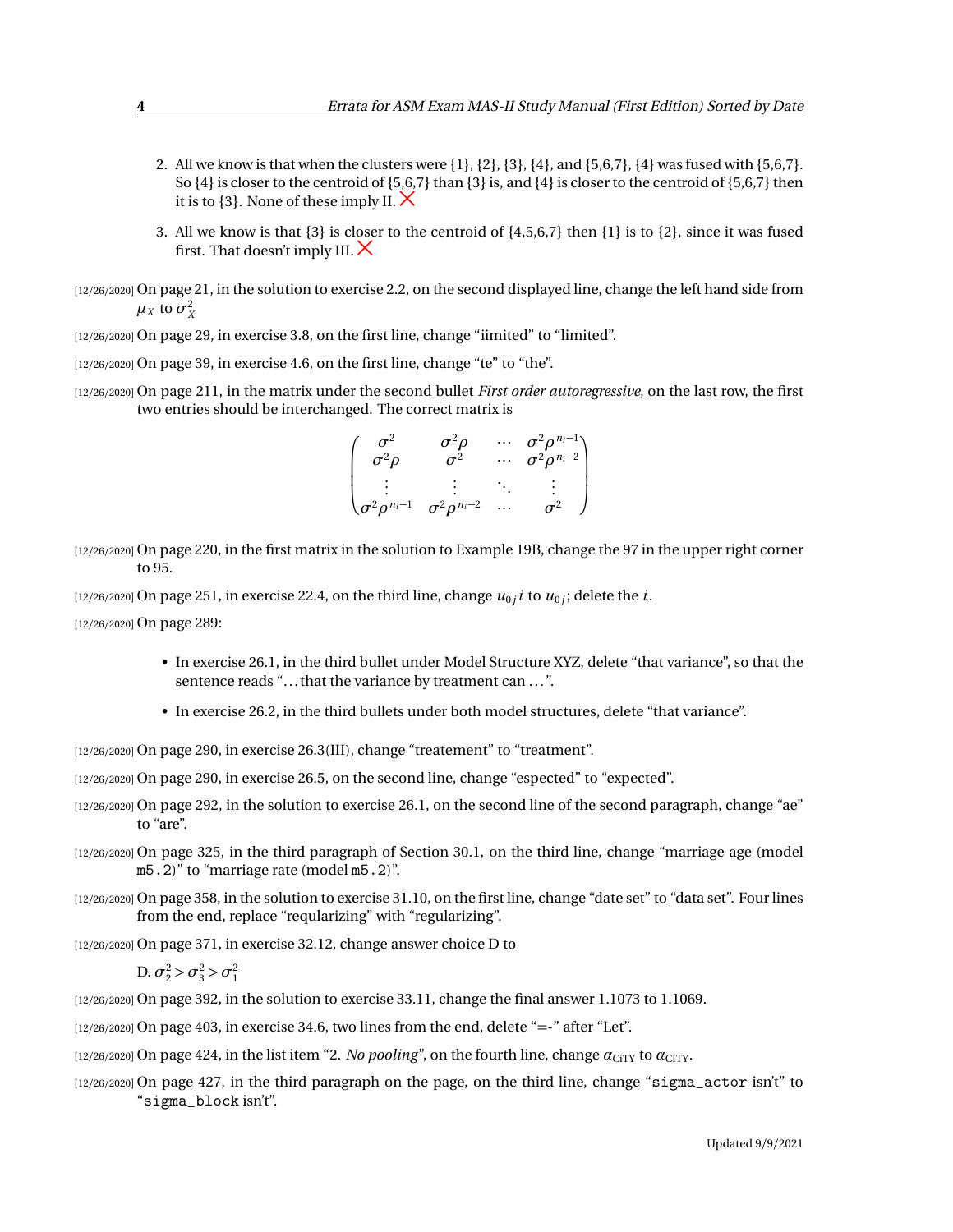[12/26/2020] On page 439, in the numbered list, item 2, change "parametrizaton" to "parametrization".

[12/26/2020] On page 440, in exercise 36.10, in Model II, change the third line from  $a_{\text{SCHOOL}} \sim \text{Normal}(0, 2\sigma)$  to  $a_{\text{SCHOOL}} \sim \text{Normal}(\alpha, 2\sigma)$ . Also, change answer choice D to "Model II and Model III only".

[12/26/2020] On page 442, in the solution to exercise 36.9, on the first line, change "correlation" to "covariance".

 $_{[12/26/2020]}$  On page 491, in exercise 39.1 statement I, on the left side, change  $\phi$   $_{ji}$  to  $\phi$   $_{j1}.$ 

 $(12/26/2020]$  On page 717, in the solution to question 31, on the third line, change  $L(2 | e^{0.8}) -$  to  $L(2 | e^{0.8}) =$ .

[12/26/2020] On page 745, in the solution to question 39, a "2" is missing from the equation, and a negative sign is missing from the solution. Replace the second line with

$$
45\ln\frac{45}{55} + 10\ln\frac{10}{55} + 32\ln 0.8 + 8\ln 0.2 + 10\ln 0.25 + 30\ln 0.75
$$
  

$$
-2\left(\frac{+5\ln 0.1 + 45\ln 0.9 + 3\ln\frac{3}{55} + 52\ln\frac{52}{55}}{240 - 5}\right) = \boxed{-0.8211}
$$
 (A)

[12/20/2020] On page 503, in the solution to exercise 39.11, replace the second paragraph with

Abigael has a negative score from the first component. But we cannot tell whether that is because she purchases more food than the average customer or because she purchases less clothes, linen, ana appliances than the average customer. We cannot conclude II.

Change the answer key to **(E)**.

[12/19/2020] On page 481, in the solution to exercise 38.7, replace the last 5 lines of the solution with

Pruning S leaves 4 terminal nodes, for a cost of  $251 + 11 + 20 + 58 + 4(9) = 376$ .

Pruning T leaves 3 terminal nodes, for a cost of  $209 + 82 + 81 + 3(9) = 399$ 

Pruning X leaves 4 terminal nodes for a cost of  $86 + 82 + 81 + 4(9) = 286$ 

Pruning both S and X leaves 3 terminal nodes for a cost of  $251 + 11 + 86 + 3(9) = 375$ .

**(D)**

 $\frac{[12/19/2020]}{12}$  On page 498, in exercise 39.14, on the seventh line, change  $\sum_{i=1}^{500} x_i^2 = 750$  to  $\sum_{i=1}^{500} z_i^2 = 750$ .

[11/13/2020] On page 597, in question 38, assume that the means of the 4 variables are 0.

- $_{[11/12/2020]}$  On page 585, in question 7, change TREATMENT $_{i}$  to TREATMENT $_{j}.$  Also change  $u_{0i}$  to  $u_{0j}$  and  $u_{1i}$  to  $u_{1j}$ .
- [11/12/2020] On page 721, in the solution to question 7, change the last two sentences to "The intercept is a level 2 fixed effect, leaving one level 1 effect. Number of degrees of freedom is 96− 2− 12 = **83** ." None of the answer choices is correct.

[11/11/2020] On page 708, in the solution to question 24, change the formula on the final line to 20 + 1.60 $\sqrt{44\frac{4}{9}}=$  $|30.7|$ . **(E)** 

[11/6/2020] On page 477, in exercise 38.27, on the second line, change  $\lambda = 2$  to  $\lambda = 0.2$ .

 $_{[11/5/2020]}$  On page 467, in exercise 38.4, in the last three split choices, replace  $X_1$  with  $X_2$ , so that they read:

III  $R_1(2,0) = \{X \mid X_2 < 0\}$  and  $R_2(2,0) = \{X \mid X_2 \ge 0\}$ 

IV  $R_1(2, 1) = \{X \mid X_2 < 1\}$  and  $R_2(2, 1) = \{X \mid X_2 \ge 1\}$ 

 $V$   $R_1(2,2) = \{X \mid X_2 < 2\}$  and  $R_2(2,2) = \{X \mid X_2 \ge 2\}$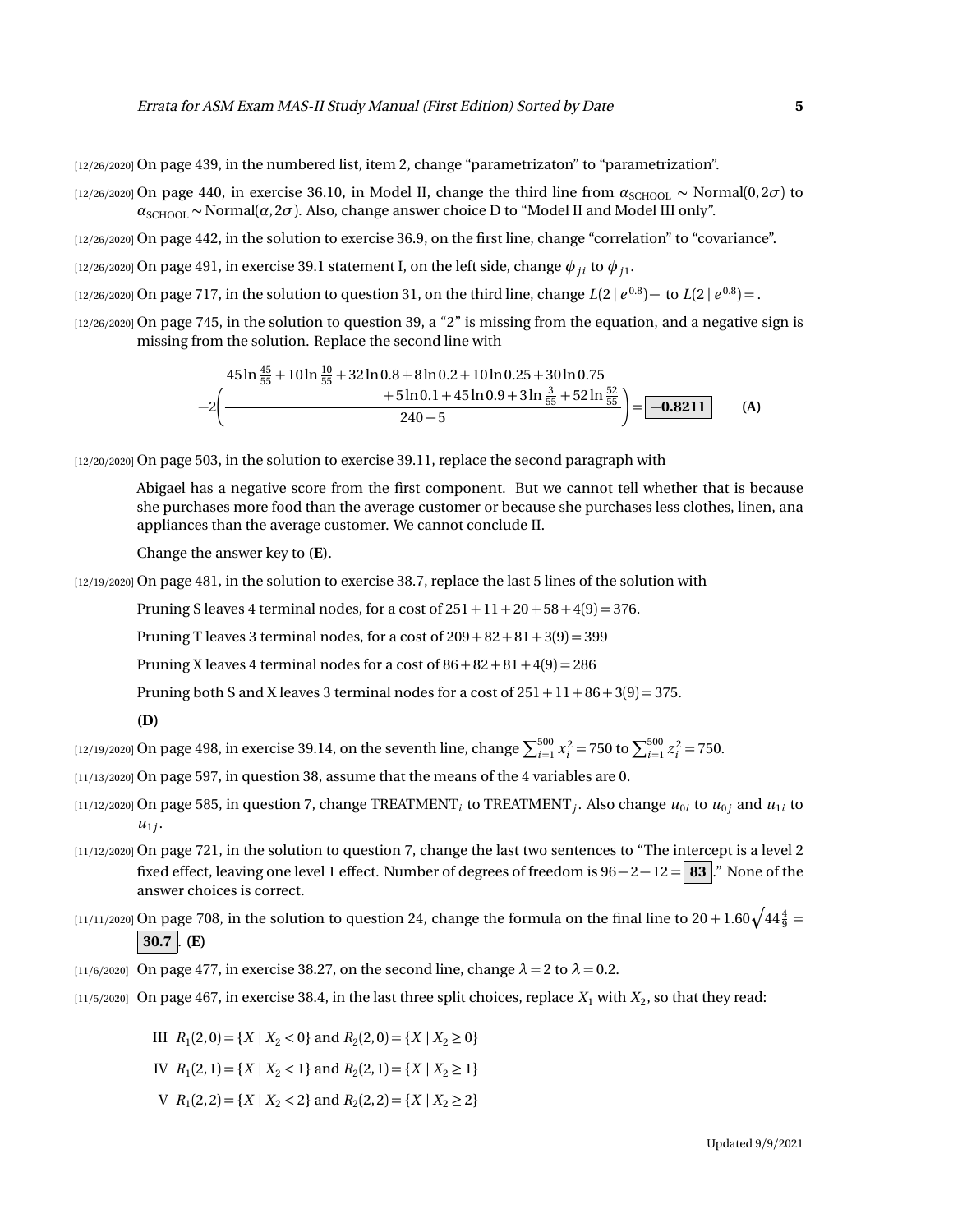[10/27/2020] On page 256, replace the solution to exercise 23.3 with

$$
ICC = \frac{77}{105 + 54 + 77} = \boxed{\textbf{0.326271}}
$$

[10/15/2020] On page 307, in exercise 28.6, in the table, for Alumni ID 3, change "Years since passing the entrance exam" from 10 to 20.

[10/15/2020] On page 313, in the solution to exercise 28.4, replace the paragraph on page 313 with

Summing up the posterior column we get 0.11940. We may divide the unnormalized posterior by this number to get the normalized posterior. Or we can multiply our desired percentile by this number:  $0.9(0.11940) = 0.10746$ , and then add up the highest values of the unnormalized posterior until they add up to more than this number. We find that adding the values for  $\theta = 4, 5, 6$  results in 0.10715 while adding the values for  $\theta = 4, 5, 6, 7$  results in 0.11426, a sum greater than 0.10715, so the 90% HPDI is  $\vert$  [4,7]  $\vert$ , or  $(a, b)$  where  $3 < a \leq 4$  and  $7 \leq b < 8$ .

[10/15/2020] On page 345, last line, replace "diamonds" with "circles". On page 346, first line, replace "diamonds" with "circles". In the third bullet point on that page, first line, replace "diamond" with "circle".

[10/15/2020] On page 358, replace the solution to exercise 31.14 with

For AIC you start with the deviance at the posterior means. You add twice the number of parameters. There are 3 parameters  $(\alpha, \beta, \sigma)$ , so you'd add 6. AIC is therefore 122.2 + 6 = 128.2.

For DIC, start with the average deviance, 126.1. You add the difference between the average deviance and the deviance at the means. Here, that is  $126.1 - 122.2 = 3.9$ . The result is  $126.1 + 3.9 = 130.0$ 

[10/15/2020] On page 392, in the solution to exercise 33.7, change the final answer 206.044 to 206.954.

[10/15/2020] On page 414, on the second line of the paragraph under Gamma-Poisson, change "the less" to "the more".

[10/15/2020] On page 421, replace the fourth and later lines of the solution to exercise 35.11 with

We want to develop the negative binomial. It is easier to do this using the parametrization of the exam tables. With that parametrization, *α* is  $\lambda/4 = 0.818731/4 = 0.204683$  and  $\theta = 4$ . The negative binomial then has  $r = 0.204683$  and  $\beta = 4$ . The probability of 2 is

$$
Pr(Y_i = 2 \mid X_i = 3) = \left(\frac{(1.2046383)(0.204683)}{2}\right)\left(\frac{4^2}{5^{2.204683}}\right) = \boxed{0.056760}
$$

[10/5/2020] On page 187, in the solution to exercise 16.5, replace the last 4 lines with

$$
\widehat{VHM} = \frac{(200 - 400)^2 + 2(500 - 400)^2}{2} - \frac{50,833.33}{12} = 25,763.89
$$
  

$$
\hat{k} = \frac{50,833.33}{25,763.89} = 1.9730
$$
  

$$
\hat{Z} = \frac{12}{12 + 1.9730} = 0.858796
$$
  

$$
P_W = 0.858796(200) + 0.141204(400) = \boxed{228.24}
$$

[10/5/2020] On page 224, replace the solution to exercise 19.3 with

This model has one random effect, the apple, with a random intercept.  $\mathbf{D} = (1.43)$ . There are 3 observations within a subject, and no correlation between these observations (at least none is stated in